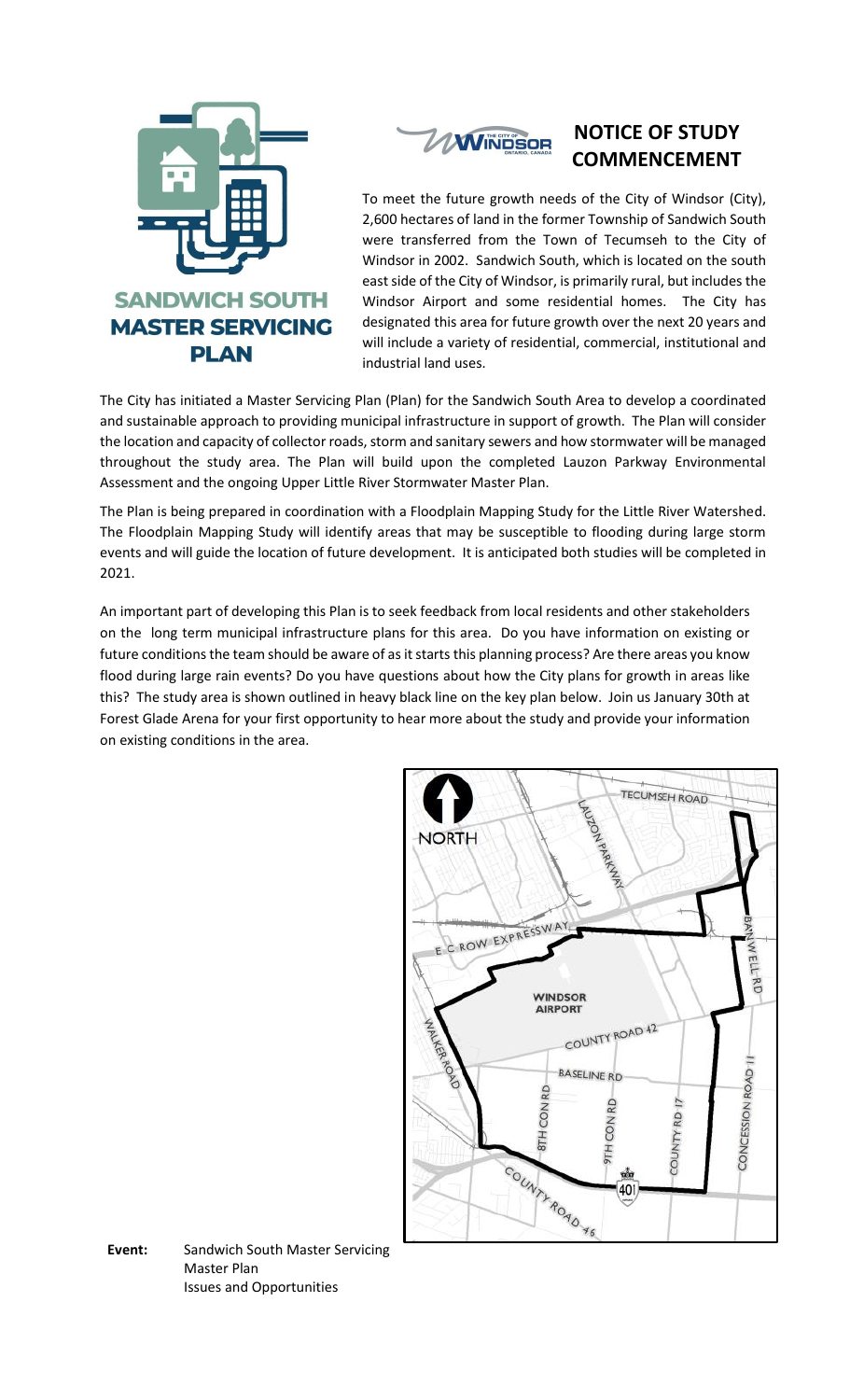|           | Pop-up Event                                           |
|-----------|--------------------------------------------------------|
| Date:     | Thursday January 30th, 2020                            |
| Location: | Forest Glade Arena<br>3215 Forest Glade Dr, Windsor ON |
| Time:     | 4:00 PM $- 7:00$ PM                                    |

Throughout the study, information and upcoming public sessions will be shared a[t sandwichsouth.ca.](mailto:pwinters@citywindsor.ca) Sign up to be included on the contact list if you would like to be notified when new information is posted.

The study is being conducted in accordance with the requirements of Phase 1 and 2 of the Municipal Class Environmental Assessment process (2000, as amended), which is an approved process under the Environmental Assessment Act.